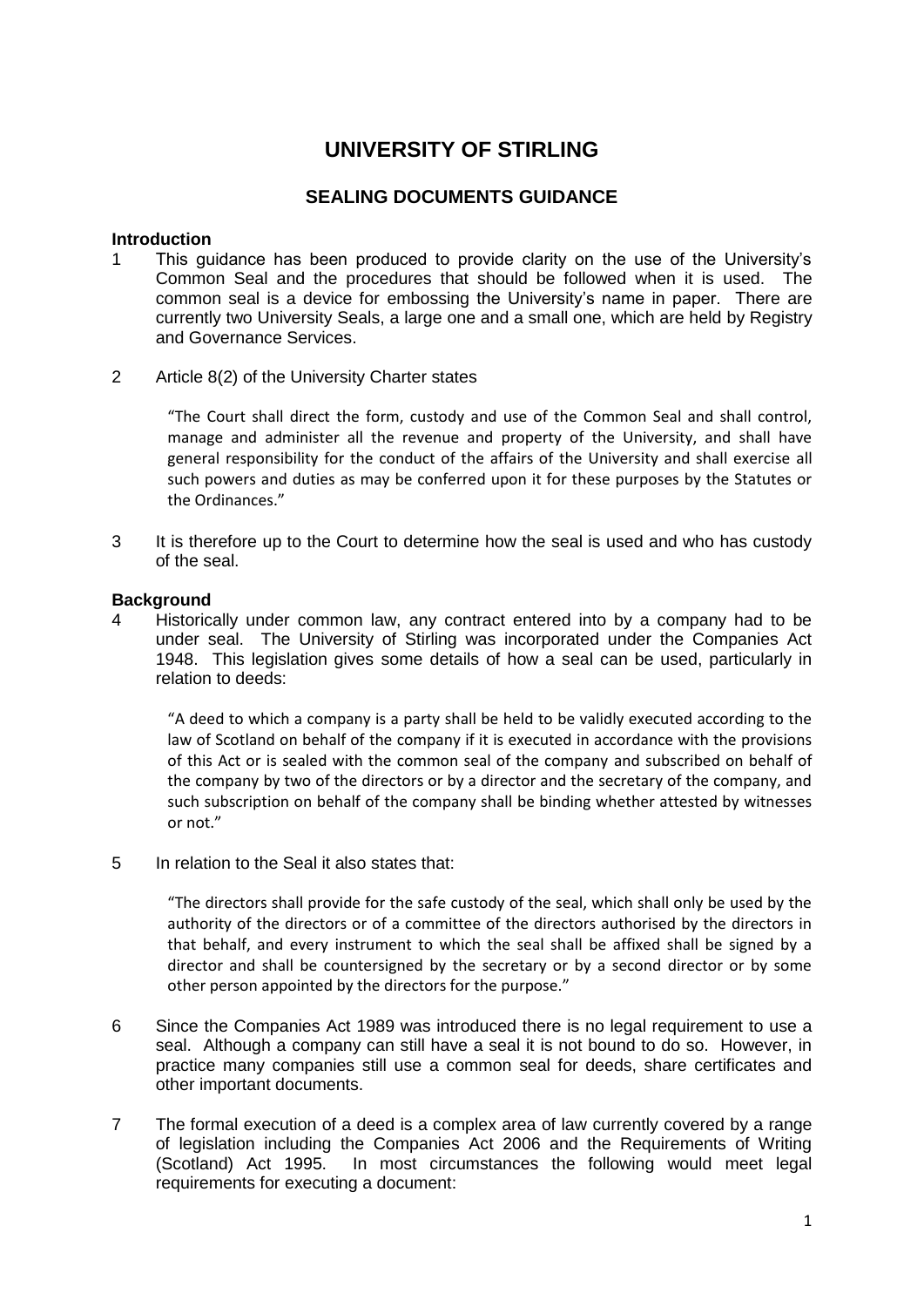- The common seal can be applied in the presence of the company secretary and one director, or two directors who attest the sealing by countersigning the deed and describing themselves by the respective offices.
- A document can be executed by a director and secretary or by two directors.
- A document can be executed by a single director if that signature is witnessed and attested.
- 8 Directors can include members of the governing body and the secretary can be replaced by another permanent officer or deputy but evidence may be required that the individuals concerned have Court's authority to sign.

## **Purpose**

9 It is proposed that new guidance on the custody and use of the Common Seal are approved by Court.

#### **Guidance on Custody and use of the Common Seal**

- 10 The University Secretary shall be responsible to Court for the security of the Common Seal and for regulating its use.
- 11 In accordance with the Charter, the Seal should be used primarily on legal documents relating to property or financial transactions. Documents that can be sealed include:
	- Deeds (especially those relating to land or buildings)
	- Legal documents relating to property such as leases or licences
	- Documents/certificates relating to shares/dividends/stocks
	- Legal documents relating to pension schemes
	- Special resolutions relating to the Charter & Statutes
	- Other documents as required by Court or approved by the University Secretary (or deputy) particularly those relating to long term contracts or involving a sums over £500k (as defined in the Schedule of Delegated Authority under 2(c) 'Other expenditure').
- 12 Other legal documents such as those relating to academic agreements, commercial contracts, student recruitment etc. would not normally require the use of the Seal.
- 13 The wording on documents being sealed shall be "Executed by affixing the common seal of the University of Stirling in the presence of:".
- 14 Officers authorised to authenticate the seal shall be specified in the Schedule of Delegations.
- 15 The Deputy Secretary shall maintain a Register of Sealings by recording the details of the document sealed and the date it was sealed. The Deputy Secretary shall also report a list of those documents sealed to Court.